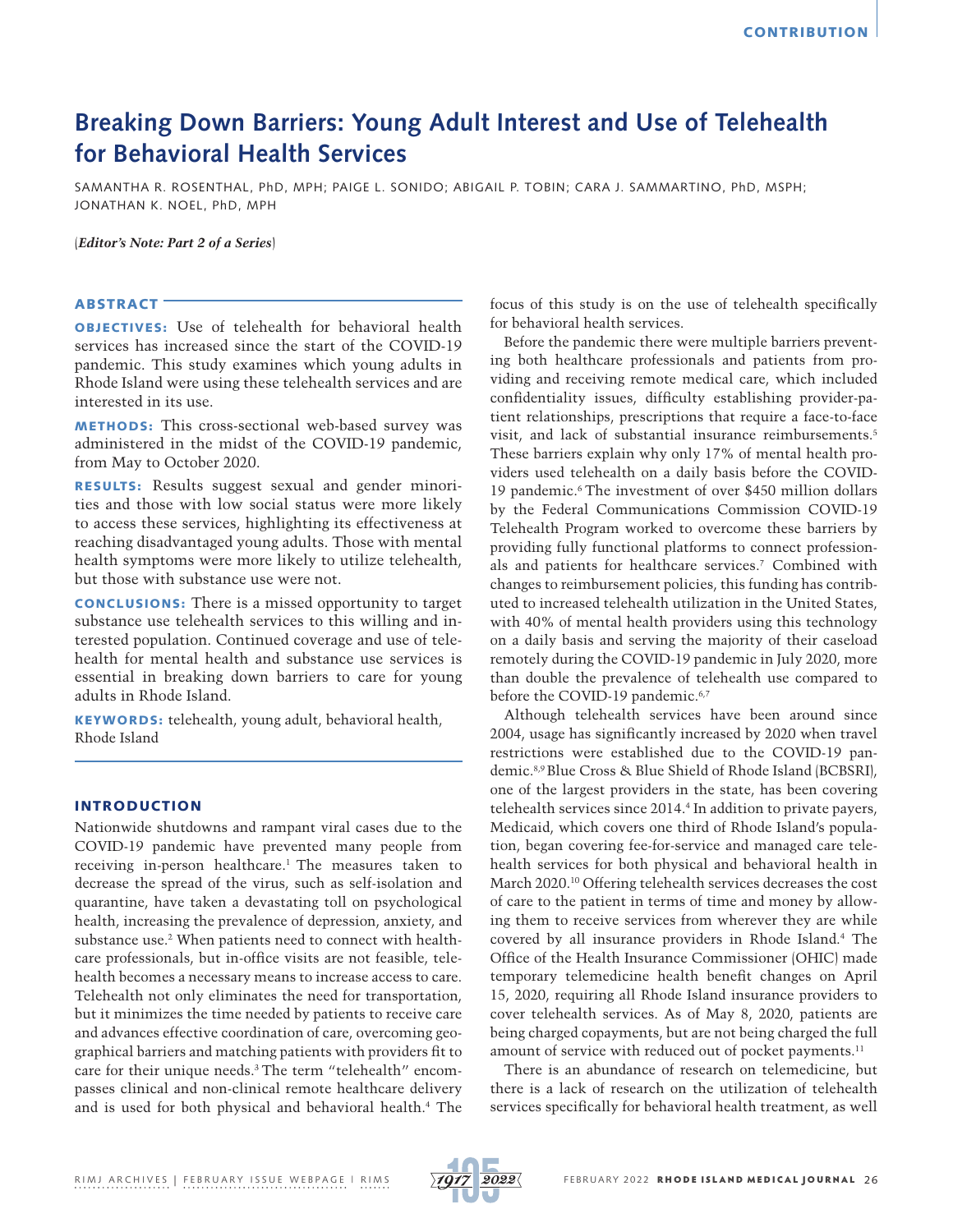as telehealth use among the young adult population since the COVID-19 pandemic.<sup>12</sup> Young adults exhibit some of the riskiest behaviors in terms of substance use and high rates of mental illness. In 2019, 29.21% of Rhode Island young adults aged 18–25 experienced any mental illness in the past year and 18.06% experienced a substance use disorder.<sup>13</sup>

In this study we examined which young adults in Rhode Island were using these telehealth services and reported being interested in using telehealth for behavioral health services, as well as how young adults perceive the quality of behavioral health telehealth services as compared to traditional in-person healthcare. Understanding the reach, interest, and satisfaction with behavioral telehealth services among the young adult population can allow for more targeted telehealth services and inform provider practices and health insurance coverage policies based on the unique needs of this population.

## **METHODS**

#### **Sample**

The Rhode Island Young Adult Survey (RIYAS) was a webbased survey administered from May through October 2020. Eligible participants resided in Rhode Island for at least part of the year, were aged 18–25, and spoke English or Spanish. Recruitment was via paid Instagram ads geo-referenced to Rhode Island and limited to 18–25-year-olds. Recruitment was also supplemented by posts to Facebook community groups and email to three institutions of higher education in the state. This survey collected information about mental health, substance use behavior, and sociodemographics. Surveys took 15 minutes on average and respondents received \$10 electronic Amazon gift cards. Of the 546 completed surveys, 528 (97%) provided valid race/ethnicity data and were included in the analytic sample. This study was approved by the Johnson & Wales Institutional Review Board.

#### **Measures**

**Telehealth Measures.** Past month use of telehealth for behavioral health issues was assessed by "yes" or "no" response to the survey question, "Telehealth refers to health services offered electronically, usually by phone or web-based software. During the past 4 weeks, have you had a telehealth appointment related to substance use or mental health?" Among those who reported past month use of telehealth, they were asked about telehealth service quality, "How would you rate the quality of these substance use or mental health telehealth services relative to traditional in-person health services?" Responses were categorized as "same or better" versus "worse." Interest in using telehealth services was assessed by "yes" or "no" response among all respondents to the question, "If telehealth services were easily accessible, would you be interested in accessing these services for substance use or mental health?"

**Mental Health Measures.** Past week depressive symptoms were assessed via the validated Center for Epidemiologic Studies Short Depression Scale, a continuous score based on 10 items with responses on a 4-point Likert scale.14 A cutoff score of 10 or more was considered depressive disorder.<sup>15</sup> Anxiety symptoms were assessed via the validated Generalized Anxiety Disorder-7, a screening tool for past two-week anxiety among the general adult population.16 A continuous score was generated based on 7 items with responses on a 4-point Likert scale. A cut-off score of 10 or higher was used to identify those with likely anxiety disorder.<sup>17</sup> Suicide ideation was measured by "yes" or "no" response to the survey question, "During the past 12 months, did you ever seriously consider attempting suicide?"

**Substance Use Measures.** Lifetime prevalence of over-thecounter (OTC) drug misuse, prescription drug abuse, and heroin use were assessed by the following: (1) "Have you ever used over-the-counter medication for non-medical reasons?" (2) "Have you ever used prescription drugs not prescribed to you?" and (3) "Have you ever used heroin (junk, h, tar, boy)?" Harmful drinking was assessed by the validated AUDIT score generated from 10 items.18 Scores of 8 or more were considered harmful drinking.19

**Sociodemographic Measures.** Sexual and gender identity was categorized as heterosexual male, heterosexual female, or sexual and gender minority (SGM). SGM includes anyone who identifies as neither male nor female or not as heterosexual. Race/ethnicity was dichotomized as white, non-Hispanic versus non-white or Hispanic. Age was continuous. Social status was assessed via the MacArthur Scale of Subjective Social Status, which assesses perceived social status relative to others in their community, where 1 indicates "worst off" and 10 indicates "best off".20

## **Statistical Analysis**

Descriptive and bivariate statistics were assessed by telehealth use (**Table 1**; **Figure 1**) and interest in telehealth (**Table 2**; **Figure 2**). Bivariate tests included chi-square tests for categorical variables and t-tests for continuous variables. Descriptive statistics were used to report telehealth service quality. Adjusted odds of using telehealth were calculated using multivariable logistic regression for each mental health measure and each substance use measure while controlling for sociodemographic variables (**Figure 3**). Statistical significance was assumed at a threshold of p<0.05 and all analyses were conducted using Stata version 15.21

## RESULTS

The analytic sample (N=528) was predominantly white, non-Hispanic (68.4%) and heterosexual female (53.0%), though a large portion of SGMs were represented (26.9%). Among those who used telehealth for substance use or mental health in the past month (13.4%), 73.2% reported that

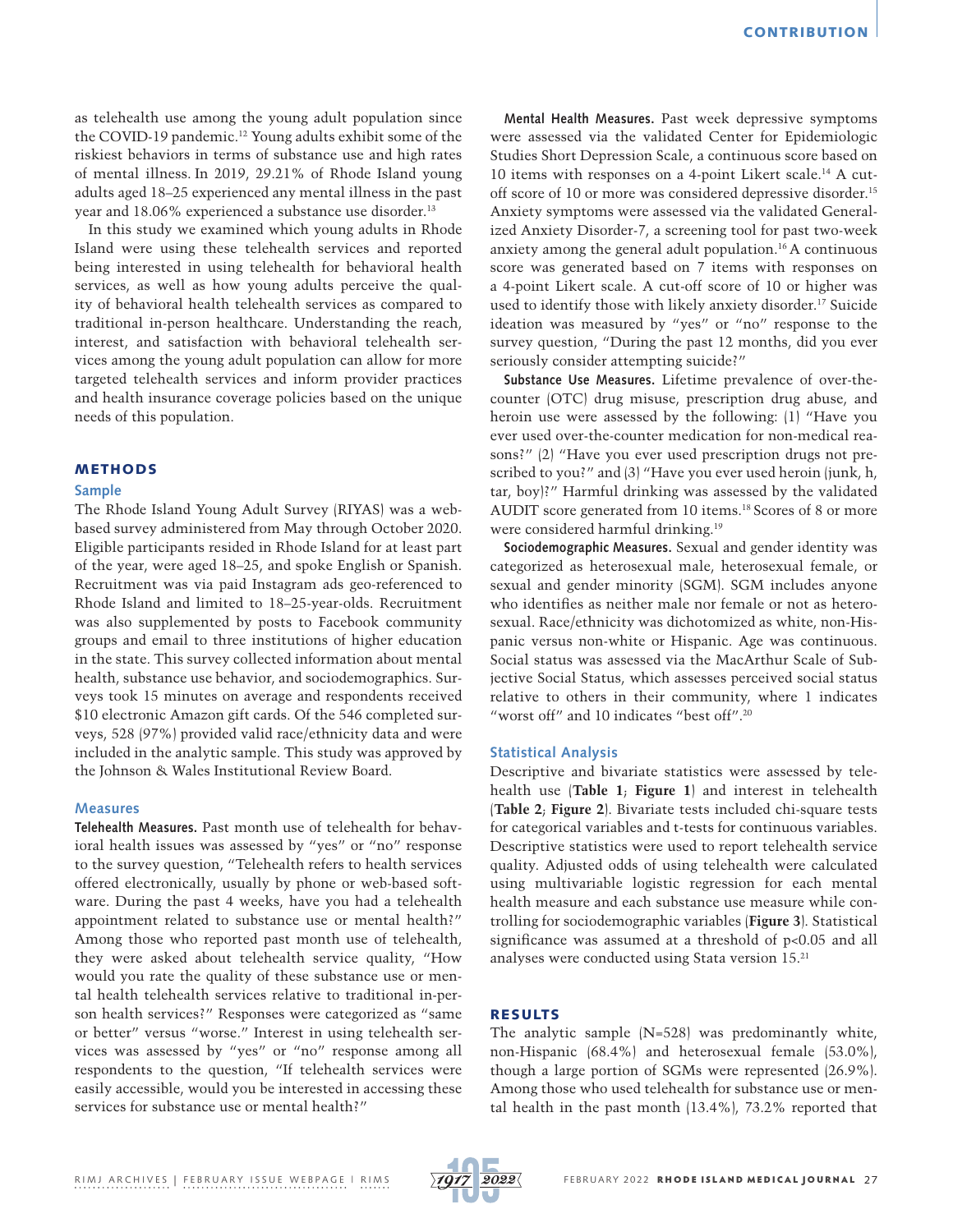|                             | No Telehealth Use |            | <b>Telehealth Use</b> |            | P-values |
|-----------------------------|-------------------|------------|-----------------------|------------|----------|
|                             | N                 | $\%$       | N                     | $\%$       |          |
| Sexual and Gender Identity  |                   |            |                       |            | < 0.001  |
| Heterosexual Male           | 101               | 95.3       | 5                     | 4.7        |          |
| Heterosexual Female         | 253               | 90.4       | 27                    | 9.6        |          |
| <b>SGM</b>                  | 103               | 72.5       | 39                    | 27.5       |          |
| Race/Ethnicity              |                   |            |                       |            | 0.134    |
| White, non-Hispanic         | 307               | 85         | 54                    | 15         |          |
| Non-White or Hispanic       | 150               | 89.8       | 17                    | 10.2       |          |
| Mean Age (95% CI)           | 20.5              | 20.3, 20.7 | 20.8                  | 20.3, 21.4 | 0.213    |
| Mean Social Status (95% CI) | 6.37              | 6.22, 6.52 | 5.89                  | 5.47, 6.3  | 0.025    |

**Table 1.** Prevalence of Rhode Island Young Adult Telehealth Use by Sociodemographics

SGM = Sexual and gender minorities





 $\overline{OTC} = \overline{O}$ ver-the-counter

telehealth service quality was comparable to or better than traditional in-person services. Use of telehealth for substance use or mental health in the past month was particularly common among SGMs, making up 54.9% of those who reported past month telehealth use. While 13.4% of young adults reported use of behavioral telehealth services in the past month, 46.0% reported interest in accessing those same services. Those with depressive symptoms, anxiety symptoms, and suicide ideation were all more likely to utilize telehealth services. However, those who engaged in harmful drinking, misuse of over-the-counter drugs, abuse of prescription drugs, or any heroin use were not more likely to use telehealth services (**Table 1**; **Figure 1**).

Bivariate results for telehealth use were consistent when assessing interest in using telehealth services for substance use or mental health, except for abuse of prescription drugs. Specifically, while those who abused prescription drugs were not more likely to use telehealth

(p=0.086), they were more likely to be interested in telehealth use (p=0.011) (**Table 2**; **Figure 2**). Multivariable logistic regression models controlling for sociodemographics showed that those with depressive symptoms and anxiety symptoms had greater odds of using telehealth, while those with suicide ideation, harmful drinking, over-thecounter drug misuse, abuse of prescription drugs, or any heroin use did not (**Figure 3**).

## **DISCUSSION**

The purpose of this study was to explore the prevalence and interest in using telehealth for mental health and substance use services among young adults in Rhode Island. Sexual and gender minorities and those with lower social status were more interested in and more likely to use telehealth for mental health and substance use services. Young adults who suffer from mental health symptoms were at higher odds of using telehealth services than those who suffer from substance misuse. Interest in telehealth was highly prevalent and interest was more likely among those with prescription drug abuse even though they were not more likely to use telehealth. Young adults who utilized behavioral telehealth in the past month were overwhelmingly satisfied with the services.

#### **Telehealth to Achieve Health Equity**

While disadvantaged groups such as sexual and gender minorities and people with low social status are less likely to access in-per-

son care, this study showed that these young adults were more likely to seek care through telehealth services.<sup>22,23</sup> Telehealth services allow these clients to feel more comfortable than in traditional, in-person setting.<sup>24</sup> This includes disadvantaged patients' ability to access providers with culturally competent care in regards to culture, race/ethnicity, gender, and sexual orientation. Lower social status patients are also able to limit time out of work and need for childcare and caregiving responsibilities which would be necessary for in-person care.3 Existing literature shows that patients are very satisfied with their telehealth experience and that one third of patients prefer telehealth over traditional, in-person services.<sup>25</sup> While it is important to note that those in poverty and racial/ethnic minorities have lower rates of smartphone ownership, home broadband internet access, and digital literacy,3 telehealth for disadvantaged young adults still helps to overcome traditional barriers to care and moves toward achieving equity in access.

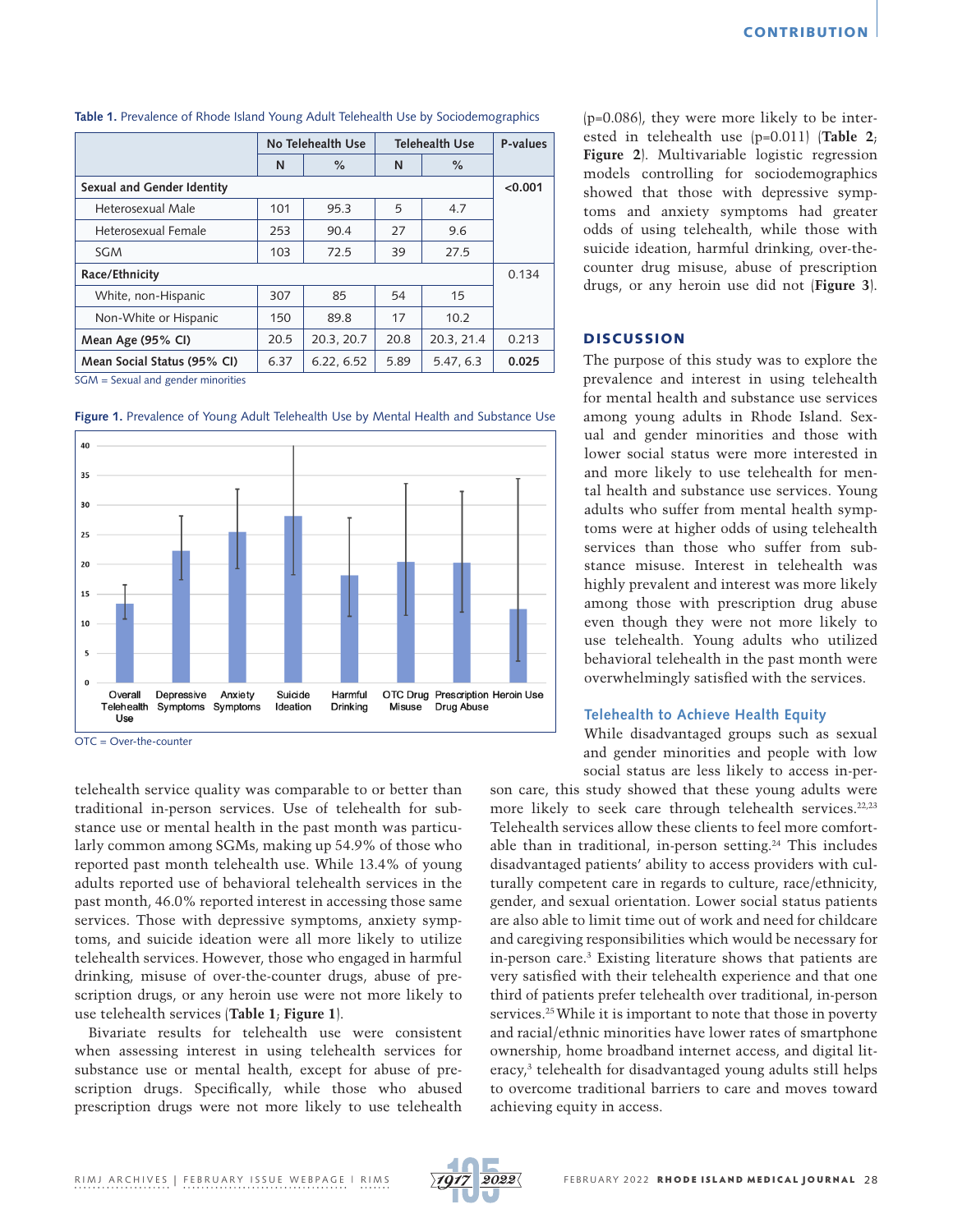| Table 2. Prevalence of Rhode Island Young Adult Telehealth Interest by Sociodemographic |  |
|-----------------------------------------------------------------------------------------|--|
|-----------------------------------------------------------------------------------------|--|

|                             | No Telehealth<br><b>Interest</b> |            | <b>Telehealth Interest</b> |            | P-values |  |
|-----------------------------|----------------------------------|------------|----------------------------|------------|----------|--|
|                             | N                                | $\%$       | N                          | $\%$       |          |  |
| Sexual and Gender Identity  |                                  |            |                            |            |          |  |
| Heterosexual Male           | 72                               | 67.9       | 34                         | 32.1       |          |  |
| Heterosexual Female         | 160                              | 57.1       | 120                        | 42.9       |          |  |
| <b>SGM</b>                  | 53                               | 37.3       | 89                         | 62.7       |          |  |
| Race/Ethnicity              |                                  |            |                            |            | 0.362    |  |
| White, non-Hispanic         | 190                              | 52.6       | 171                        | 47.4       |          |  |
| Non-White or Hispanic       | 95                               | 56.9       | 72                         | 43.1       |          |  |
| Mean Age (95% CI)           | 20.4                             | 20.1, 20.7 | 20.7                       | 20.4, 21.0 | 0.096    |  |
| Mean Social Status (95% CI) | 6.5                              | 6.29, 6.71 | 6.08                       | 5.89, 6.27 | < 0.001  |  |

SGM = Sexual and gender minorities

**Figure 2.** Prevalence of Young Adult Telehealth Interest by Mental Health and Substance Use



OTC = Over-the-counter





\*AORs adjusted for sexual and gender identity, race/ethnicity, social status, and age

## **A Missed Opportunity: Substance Use Telehealth**

Telehealth is an effective treatment delivery method for substance use disorder (SUD).<sup>26,27</sup> Patients with SUD who use telehealth for their treatment report that they were highly satisfied with their experience and that it is comparable to traditional, in-person services.27 Studies show that delivering SUD treatment via telehealth mitigated historical barriers to care such as transportation, thus increasing access to care and treatment retention.28 Our findings show that young adults who misuse substances were willing and interested in using telehealth services for treatment but the prevalence of use among this population does not reflect their interest. There was a missed opportunity for young adults with SUD in terms of increasing access and retention to care. During the COVID-19 pandemic, temporary coverage and guidance for prescribing controlled medications, such as buprenorphine, via telehealth were established in Rhode Island.11,28 Making these changes permanent and educating providers on the policies regarding prescriptions of buprenorphine and methadone via telehealth can increase the retention and effectiveness of SUD treatment. In addition to educating providers, implementing supportive resources for young adults with SUD can improve the overall treatment of SUD. Supportive resources for SUD telehealth treatment can include mobile crisis support, telehealth case management and psychotherapy.29

#### **Limitations**

This study is not without limitations. This is a convenience sample of young adults in Rhode Island, was disproportionately female, and is likely not representative of the young adult population. Those with the most severe mental health and substance abuse symptoms were probably less likely to respond to this voluntary web-based survey. The self-reported nature of the survey may have led to under-reporting of undesirable behaviors such as engaging in substance misuse. Despite these limitations, this study offers novel insight into the use and interest of behavioral telehealth among young adults in Rhode Island.

## **Recommendations**

The use of telehealth for mental health and substance use services is vital to decreasing barriers to care for disadvantaged populations. Disadvantaged populations can be reached by continuing telehealth coverage for individuals

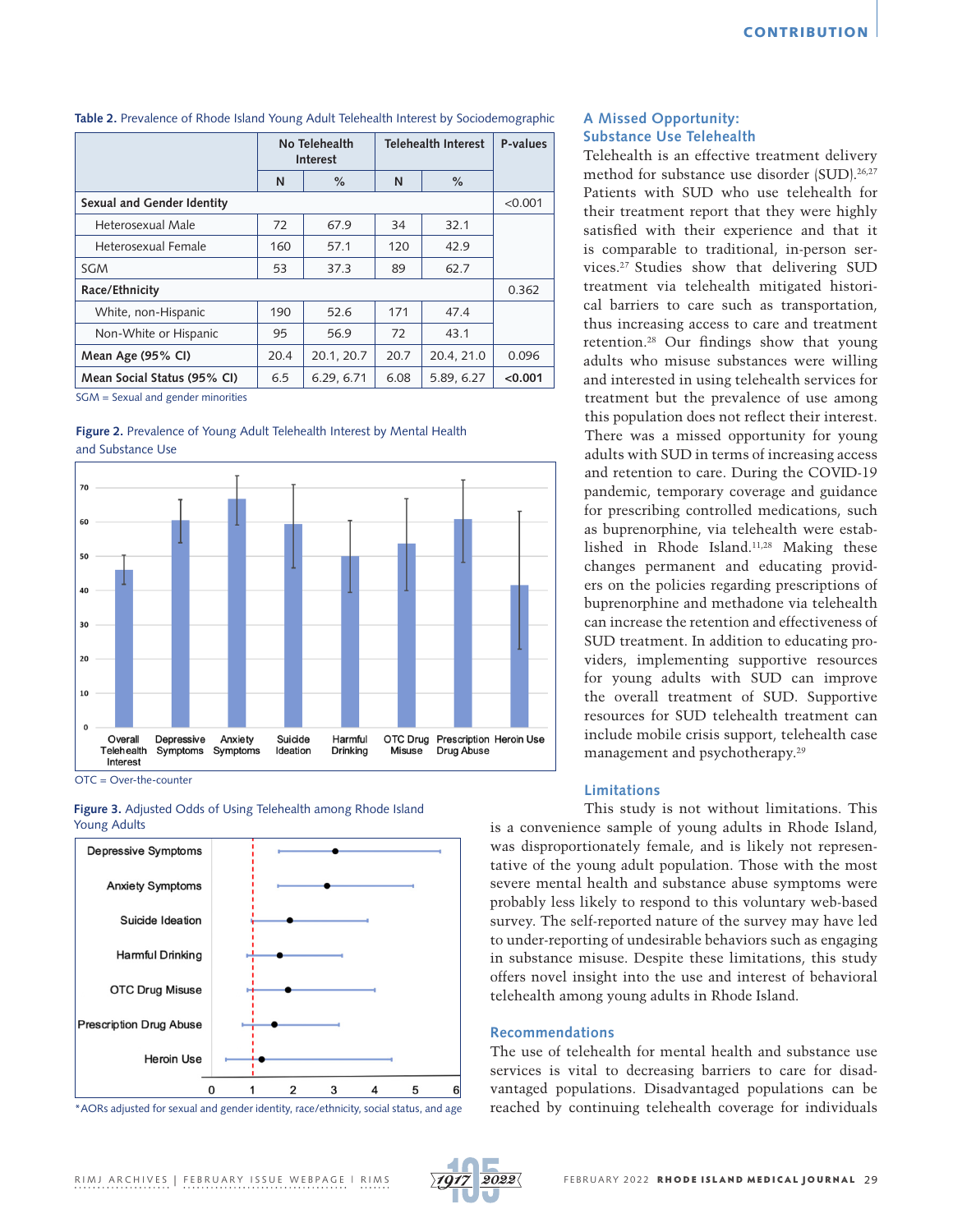enrolled in Medicaid, since Medicaid covers about one third of the Rhode Island population.10,30 BCBSRI has made strides in increasing telehealth accessibility by keeping cost-sharing low and only charging copays, which should be replicated by all insurance providers.4 Implementing provider incentives can increase the number of prescribers who can treat SUDs via telehealth by equipping offices with telehealth compatible technology.31,32 There is no difference in coverage for mental health and substance use telehealth services; however, there are differences in utilization between the two groups. Further studies on the utilization and effectiveness of telehealth in comparison to in-person traditional mental health and substance use services is needed.

# **CONCLUSIONS**

The prevalence and interest in telehealth use for mental health and substance use services is high among young adults in Rhode Island, especially in low social status and sexual and gender minority groups. Young adults with mental health symptoms were more likely to use telehealth services than those with substance use disorder, showing a missed opportunity to engage with this interested and willing population. Implementing policies and resources to support young adults with SUD via telehealth is crucial to breaking down barriers to care. Expanding coverage and increasing the use of behavioral telehealth is a vital step in making care more feasible and accessible to disadvantaged populations.

## **References**

- 1. Coronavirus: Timeline. US Dept of Defense; 2021.
- 2. Horigian VE, Schmidt RD, Feaster DJ. Loneliness, Mental Health, and Substance Use among US Young Adults during COVID-19. *J Psychoactive Drugs*. 2021;53(1):1-9. doi:10.1080/ 02791072.2020.1836435
- 3. Substance Abuse and Mental Health Services Administration (SAMHSA). Telehealth for the Treatment of Serious Mental Illness and Substance Use Disorders. SAMHSA Publication No. PEP21-06-02-001 Rockville, MD: National Mental Health and Substance Use Policy Laboratory. Substance Abuse and Mental Health Services Administration, 2021.
- 4. Manocchia A. Telehealth: Enhancing Care through Technology. RI Med J (2013). 2020;103(1):18-20. Published 2020 Feb 3.
- 5. Shilpa N. Gajarawala, Jessica N. Pelkowski,Telehealth Benefits and Barriers,The Journal for Nurse Practitioners, Volume 17, Issue 2,2021,Pages 218-221,ISSN 1555-4155, [https://doi.](https://doi.org/10.1016/j.nurpra.2020.09.013) [org/10.1016/j.nurpra.2020.09.013](https://doi.org/10.1016/j.nurpra.2020.09.013).
- 6. Zhu D, Paige SR, Slone H, et al. Exploring telemental health practice before, during, and after the COVID-19 pandemic [published online ahead of print, 2021 Jul 9]. *J Telemed Telecare*. 2021;1357633X211025943. doi:10.1177/1357633X211025943
- 7. COVID-19 Telehealth Program (Invoices & Reimbursements). Federal Communications Commission. Published November 15, 2021.
- 8. Shigekawa E, Fix M, Corbett G, Roby DH, Coffman J. The Current State Of Telehealth Evidence: A Rapid Review. Health Aff (Millwood). 2018;37(12):1975-1982. doi:10.1377/ hlthaff.2018.05132
- 9. Pierce BS, Perrin PB, Tyler CM, McKee GB, Watson JD. The COVID-19 telepsychology revolution: A national study of pandemic-based changes in U.S. mental health care delivery. Am Psychol. 2021;76(1):14-25. doi:10.1037/amp0000722
- 10. Centers for Medicare & Medicaid Services. Medicaid & CHIP in Rhode Island. Baltimore, MD. 2021. https://www.medicaid.gov/ stateoverviews/stateprofile.html?state=Rhode-Island
- 11. Office of the Health Insurance Commissioner State of Rhode Island. Temporary Telemedicine Health Benefit Changes. RI. April, 2020.
- 12. Evans YN, Golub S, Sequeira GM, Eisenstein E, North S. Using Telemedicine to Reach Adolescents During the COVID-19 Pandemic. *J Adolesc Health*. 2020;67(4):469-471. doi:10.1016/j. jadohealth.2020.07.015
- 13. U.S. Department of Health and Human Services, Substance Abuse and Mental Health Services Administration, Center for Behavioral Health Statistics and Quality. (2019). *National Survey on Drug Use and Health: Model-Based Prevalence Estimates 2018-2019* (NSDUH-2016-DS0001). Retrieved from <https://datafiles.samhsa.gov/>
- 14. Radloff LS. The CES-D Scale: A Self-Report Depression Scale for Research in the General Population. Applied Psychological Measurement. 1977;1(3):385-401. doi:10.1177/014662167700100306
- 15. Bradley KL, Bagnell AL, Brannen CL. Factorial validity of the Center for Epidemiological Studies Depression 10 in adolescents. Issues Ment Health Nurs. 2010;31(6):408-412. doi:10.3109/01612840903484105
- 16. Löwe B, Decker O, Müller S, et al. Validation and standardization of the Generalized Anxiety Disorder Screener (GAD-7) in the general population. Med Care. 2008;46(3):266-274. doi:10.1097/MLR.0b013e318160d093
- 17. Spitzer RL, Kroenke K, Williams JB, Löwe B. A brief measure for assessing generalized anxiety disorder: the GAD-7. Arch Intern Med. 2006;166(10):1092-1097. doi:10.1001/archinte.166.10.1092
- 18. Bohn MJ, Babor TF, Kranzler HR. The Alcohol Use Disorders Identification Test (AUDIT): Validation of a screening instrument for use in medical settings. Journal of Studies on Alcohol, Volume 56, Issue 4, 1995, Pages 423-432
- 19. Conigrave KM, Hall WD, Saunders JB. The AUDIT questionnaire: choosing a cut-off score. Addiction. 1995; 90: 1349-1356.
- 20. Vidal C, Brown W, Lilly F. The Impact of Subjective and Objective Social Status on Depression in a Cohort of Graduate-Level Students. Open Journal of Social Sciences. 2018; 6: 287-301. doi: 10.4236/jss.2018.65021.
- 21. StataCorp. 2017. Stata Statistical Software: Release 15. College Station, TX: StataCorp LLC.
- 22. Safer JD, Coleman E, Feldman J, et al. Barriers to healthcare for transgender individuals. Curr Opin Endocrinol Diabetes Obes. 2016;23(2):168-171. doi:10.1097/MED.0000000000000227
- 23. Hall WJ, Chapman MV, Lee KM, et al. Implicit Racial/Ethnic Bias Among Health Care Professionals and Its Influence on Health Care Outcomes: A Systematic Review. Am J Public Health. 2015;105(12):e60-e76. doi:10.2105/AJPH.2015.302903
- 24. LeBlanc M, Petrie S, Paskaran S, Carson DB, Peters PA. Patient and provider perspectives on eHealth interventions in Canada and Australia: a scoping review. Rural Remote Health. 2020;20(3):5754. doi:10.22605/RRH5754
- 25. Polinski JM, Barker T, Gagliano N, Sussman A, Brennan TA, Shrank WH. Patients' Satisfaction with and Preference for Telehealth Visits. *J Gen Intern Med*. 2016;31(3):269-275. doi:10.1007/ s11606-015-3489-x
- 26. Tyler S. Oesterle, Bhanuprakash Kolla, Cameron J. Risma, Scott A. Breitinger, Daniela B. Rakocevic, Larissa L. Loukianova, Daniel K. Hall-Flavin, Melanie T. Gentry, Teresa A. Rummans, Mohit Chauhan, Mark S. Gold, Substance Use Disorders and Telehealth in the COVID-19 Pandemic Era: A New Outlook, Mayo Clinic Proceedings, Volume 95, Issue 12, 2020, Pages 2709-2718, ISSN 0025-6196, [https://doi.org/10.1016/j.mayocp.2020.10.011.](https://doi.org/10.1016/j.mayocp.2020.10.011)